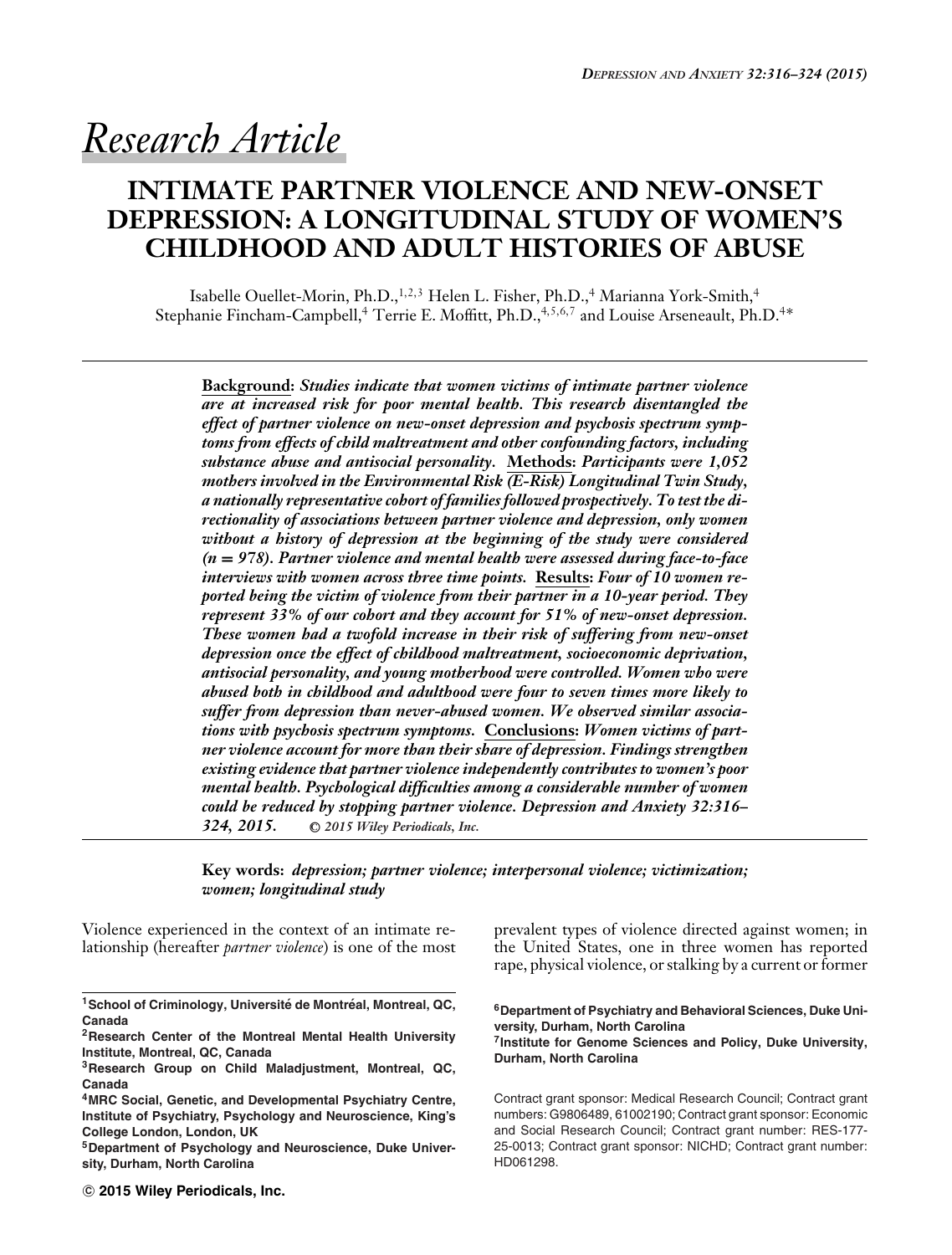boyfriend, partner, or spouse in her lifetime.[1] The economic burden is estimated at \$4 billion yearly just in direct medical costs.[2] Partner violence is a public health concern because the consequences on mental health persist after the violence has ceased and the acute physical injuries have healed. Depression, posttraumatic stress disorder (PTSD) and anxiety are, on average, two to four times more prevalent in victims of partner violence than in the general population.[3, 4] However, whether partner violence is a causal factor associated with women's mental health problems remains unclear;  $[5]$  only a few studies have disentangled the effect of partner violence from other forms of victimization, including childhood abuse, and other risk factors,  $[6, 7]$  and controlled for mental illnesses prior to experiencing partner violence.[5] A closer examination of the magnitude and directionality of the association between partner violence and women's mental health disorders, while controlling for known correlates, would strengthen the empirical basis of this problem and the clinical relevance for mental health services.

The aim of this study was to provide further support to the association between partner violence and women's poor mental health using data from a population-based sample followed prospectively. First, we tested the association focusing on women who initially reported no history of depression. The directionality of the association between partner violence and women's mental health problems has been more often assumed from crosssectional studies rather than being empirically tested with longitudinal designs.<sup>[5,8–10]</sup> Many women involved in abusive relationships have mental health conditions before becoming a victim.<sup>[11]</sup> By excluding these women, longitudinal studies can rule out the possibility that the association between partner violence and mental health problems is solely attributable to the risk of depressed women becoming the victim of a violent partner.

Second, we tested for the association between partner violence and new-onset depression controlling for the confounding effect of a history of childhood maltreatment. People who have been maltreated in childhood are at increased risk of revictimization and partner violence.<sup>[12, 13]</sup> Given the well-known association between childhood maltreatment and later poor mental health, $[14]$  controlling for prior abuse is required to estimate the magnitude of the association between partner violence and depression, net of the effect of childhood violence.<sup>[6,7]</sup> Third, we controlled for a number of known correlates of partner violence to estimate

Received for publication 20 May 2014; Revised 24 November 2014; Accepted 11 December 2014

DOI 10.1002/da.22347 Published online 17 February 2015 in Wiley Online Library (wileyonlinelibrary.com).

the independent contribution of partner violence to depression. Such a stringent level of control is required, although rarely used. These omissions could bias the magnitude of the association between partner violence and women's poor mental health because victims of partner violence are disproportionally represented in groups living in socioeconomic hardship $[5]$  and at increased risk for abusing alcohol and drugs, having antisocial traits, and giving birth to their first child at a young age,[7] all of which elevate the risk for depression.

Fourth, we looked for a dose–response relationship between partner violence and women's new-onset depression as suggested by others.<sup>[4,15–18]</sup> Fifth, we investigated whether childhood maltreatment and partner violence had a cumulative impact on the incidence of mental health problems, over and above the effect of other risk factors. We expected high prevalence of depression in women exposed to both childhood maltreatment and partner violence and for those who experienced a wide range of abusive acts.

Sixth, we verified whether the effect of partner violence was limited to women's depression or whether it could be generalized to other indicators of mental health problems such as psychosis spectrum symptoms. Cross-sectional studies suggest that victims of partner violence are at increased risk of reporting psychotic symptoms (e.g., hearing voices),<sup>[19–23]</sup> although strong empirical evidence supporting this association is still limited.<sup>[24, 25]</sup> These findings are, however, consistent with high prevalence of partner violence in psychiatric populations (ranging from 34 to  $92\%$ ),<sup>[24]</sup> which suggests that such abuse may also carry risk for less common and more severe psychiatric disorders.[25]

## **METHODS**

Participants were mothers involved in the Environmental Risk (E-Risk) Longitudinal Twin Study, which tracks the development of a nationally representative birth cohort of British children selected from a larger birth register of women who gave birth to twins in England and Wales in 1994–1995.<sup>[26]</sup> The original sample  $(n = 1,116$  families) was constructed using a high-risk stratification sampling procedure to represent the U.K. population of mothers having children in the 1990s by oversampling women who gave birth to their first child when 20 years old or younger to replace those selectively lost to the register due to nonresponse and undersampling older, well-educated mothers having twins via assisted reproduction. Women were, on average, 33 years old (range 20–48) at the initial assessment (thereafter referred to as T1; Supporting Information Fig. 1). Two additional assessments were undertaken when they were, on average, 38 and 40 years old (T2 and T3), thus representing a 7-year follow-up period. The attrition was minimal and the last assessment included 96% of the women. This sample comprised 1,052 mothers with valid data on partner violence. Participants gave written informed consent after a complete description of the study.

<sup>∗</sup>Correspondence to: Louise Arseneault, MRC Social, Genetic and Developmental Psychiatry Centre, Institute of Psychiatry, Psychology and Neuroscience, King's College London, Box Number P080, De Crespigny Park, London SE5 8AF, UK. E-mail: louise.arseneault@kcl.ac.uk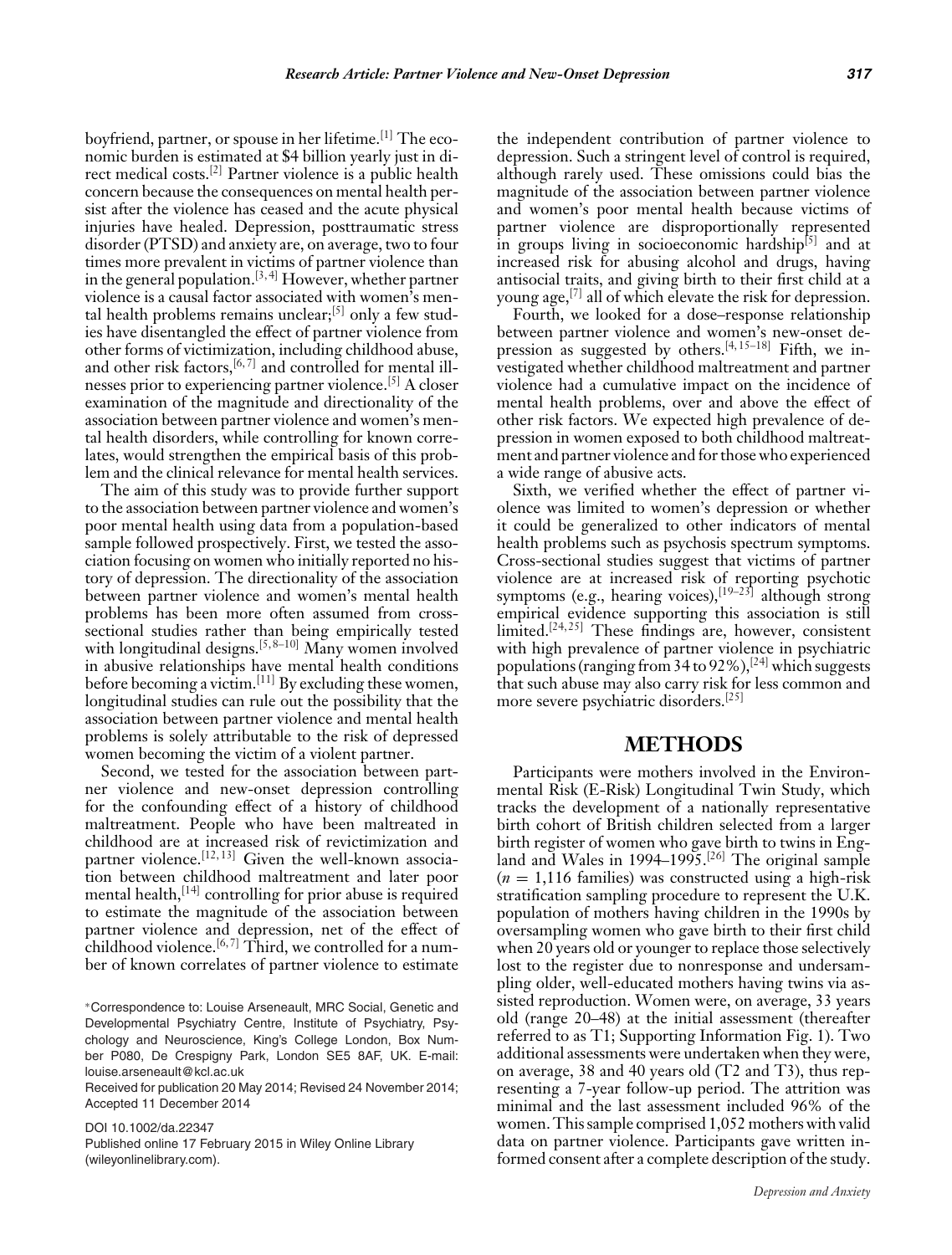Ethical approval was granted by the Joint South London and Maudsley and the Institute of Psychiatry NHS Ethics Committee (U.K.).

#### **PARTNER VIOLENCE**

We asked women about their experiences of partner violence using the Conflict Tactics Scale-Form R.[27] Participants responded "not true" or "true" to all 12 questions. Questions regarding partner violence were asked at T1, covering the period of 5 years since the twins' birth and again at T2, 5 years later. The internal consistency reliability was .97 at T1 and .98 at T2. We identified 389 women who reported being a victim of partner violence at either time point (39.8%). We also derived an index of a variety of partner's abusive acts representing the sum of abusive acts assessed across T1 and T2 (from 0 to 20; mean = 2.5, *SD* = 3.7). We created four categories corresponding to the experience of "none" (47.8%), "limited" (1 or 2, 19.2%), "moderate" (3–6; 18.5%), and a "wide" (7 or more; 14.5%) range of different types of abusive acts.

#### **MENTAL HEALTH PROBLEMS**

*Depressive disorders* were diagnosed using the Diagnostic Interview Schedule  $(DIS)^{[28]}$  according to the Diagnostic and Statistical Manual of Mental Disorders-IV criteria (DSM-IV).[29] We excluded participants with a lifetime history of depression prior to T1  $(6.9\%, n = 72)$ and prospectively enquired about depressive symptoms at T2 and T3, with a reporting period of 2 years. A total of 94 women (9.8%) met DSM-IV diagnostic criteria for a major depressive episode at T2, and 125 at T3 (13.5%).

*Psychosis spectrum symptoms* were assessed at T3 using the Psychosis Screening Questionnaire (PSQ).<sup>[30]</sup> The PSQ consists of five probe questions enquiring about mania, thought insertion, paranoia, strange experiences, and hallucinations. Probe questions were followed, when endorsed, by secondary questions. We classified women as having psychosis spectrum symptoms if they reported at least one symptom (initial probe plus secondary questions).<sup>[31]</sup> Our goal was not to diagnose schizophrenia or other psychotic disorders but to identify women who endorsed psychotic-like experiences and beliefs bearing in mind evidence that psychotic symptoms are more prevalent in the general population than diagnosed cases of psychotic disorders.[32] In this sample, 45 women (4.7%) had at least one psychosis spectrum symptom.

#### **CONFOUNDERS**

*Women's history of childhood maltreatment* was retrospectively assessed at T3 using the short form of the Childhood Trauma Questionnaire (CTQ-SF),<sup>[33]</sup> which inquires about emotional, physical, and sexual abuse and emotional and physical neglect. The validity of the CTQ's original and brief versions has been demonstrated in community samples.[33, 34] Using the manual's recommended classification scores,<sup>[34]</sup> we identified 235 women (24.9%) with a history of at least one type of maltreatment.

*Socioeconomic deprivation* was constructed from a standardized composite of family income, education, and social class collected at T1. These indicators were highly correlated (correlations ranged from .57 to .67, *P*'s < .05) and loaded significantly onto one latent factor (factor loadings were .80, .70, and .83 for income, education, and social class, respectively). The population-wide distribution of the latent factor was divided into three groups. One woman in three (33.5%) was living in socioeconomically deprived conditions.

*Young motherhood* was identified if the participants gave birth to their first child when they were 20 years old or younger. We used the information available in the U.K. register of twin birth and corroborated it during interviews conducted with mothers at T1. Half of the sample was composed of young mothers  $(n = 487, 49.8\%)$ .

*Substance abuse* was derived from the short Michigan Alcoholism Screening Test<sup>[35]</sup> and the Drug Abuse Screening  $Test^{[36]}$  completed at T1. Internal consistency reliability was above .73. A symptom was considered to be present if the participants endorsed it as being "very true or often true." A cut-off score of four symptoms showed good agreement with clinical diagnoses of alcoholism.[37] In this sample, 74 women (7.6%) reported substance abuse.

*Antisocial personality* was assessed at T1 by asking women to answer questions taken from the Young Adult Self-Report,<sup>[38]</sup> modified to obtain past reports and supplemented with questions from the DIS[28] to assess lifetime presence of DSM-IV symptoms of Conduct Disorder and Antisocial Personality Disorder (e.g., deceitfulness).<sup>[29]</sup> A symptom was considered to be present if participants endorsed it as being "very true or often true." Women with three or more symptoms were identified as having an antisocial personality style  $(n = 99, 10.1\%)$ .

#### **STATISTICAL ANALYSES**

We tested our hypotheses in five steps. First, we used bivariate logistic regressions to replicate earlier reports that victims of partner violence were at increased risk for having been maltreated during their childhood and for experiencing difficulties in adulthood (socioeconomic deprivation, substance abuse, antisocial personality, and young motherhood). We then carried out a multivariate logistic regression to identify risk factors that were uniquely associated with partner violence. Second, we tested in a series of logistic regressions whether women victims of partner violence had an increased risk of new-onset depression at T2 and T3. We examined the bivariate associations (Model 1) to which we subsequently added, in separate steps, childhood maltreatment (Model 2) and the remaining confounders (Model 3).

Third, we examined the cumulative effect of childhood maltreatment and partner violence on new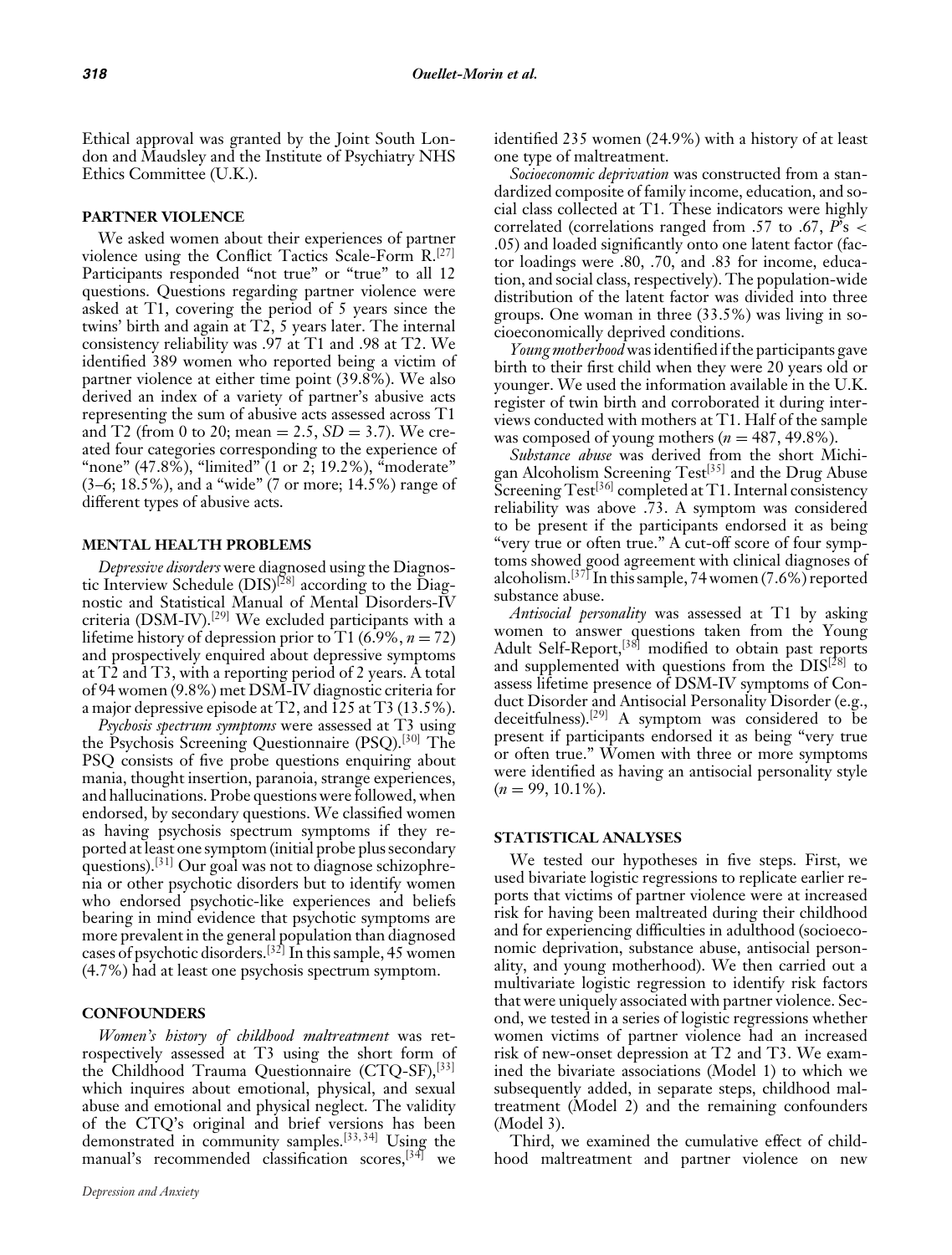onsets of depression using logistic regressions. Fourth, we tested whether women exposed to a greater variety of abusive acts had an increased risk of suffering from depression using logistic regressions. In the fifth step, we repeated all the analyses using psychosis spectrum symptoms as the mental health outcome.

### **RESULTS**

#### **IS PARTNER VIOLENCE ASSOCIATED WITH KNOWN RISK FACTORS OF POOR MENTAL HEALTH?**

Women who experienced partner violence were more likely to report childhood maltreatment, social deprivation, substance abuse, and antisocial personality, and also to have had their first child when they were young (Table 1). Each risk factor was associated with at least a twofold increase in odds of experiencing partner violence. Women with an antisocial personality had a 4.5-fold increase in their odds of experiencing partner violence, the highest odds associated with any risk factor. The multivariate analysis indicated that, aside from substance abuse, all factors were uniquely associated with partner violence (Table 1).

#### **IS PARTNER VIOLENCE ASSOCIATED WITH NEW-ONSET DEPRESSION?**

Women who experienced partner violence were more likely to report new-onset depression compared to those who had not, both at the end of the partner violence reporting period (T2) and 2 years later at T3 (Table 2, Panel A). These associations remained significant, but of smaller magnitude, once childhood maltreatment and other confounders were accounted for (18.1 and 33.6% decrease in odds ratio, respectively). Childhood maltreatment also uniquely contributed to new-onset depression at both time points.

#### **IS THERE A DOSE–RESPONSE RELATIONSHIP BETWEEN CUMULATIVE VIOLENCE VICTIMIZATION AND NEW-ONSET DEPRESSION?**

Figure 1 shows that the prevalence of depression increased as the experiences of abuse accumulated over time. Compared to nonvictims, women who were exposed to either childhood maltreatment or partner violence in adulthood were approximately 2.5 times more likely to report depression at T2 and T3 (Table 2, Panel B). As expected, these risks were greater for women who experienced both types of abuse. Women who experienced one type of abuse were less likely to report depression than those who were exposed to both [T2: OR (95% CI) =  $0.56$  (0.33–0.97); T3: OR (95% CI) = 0.38 (0.24−0.61)], indicating a dose–response relationship with violence exposure. The cumulative impact of abuse in childhood and adulthood remained significant, but of smaller magnitude, once the effect of confounders was controlled for (17.0–41.7% decrease in odds ratio).

#### **IS THERE A DOSE–RESPONSE RELATIONSHIP BETWEEN THE VARIETY OF PARTNER'S ABUSIVE ACTS AND NEW-ONSET DEPRESSION?**

We observed partial evidence for a dose–response relationship between an index of various abusive acts and new-onset depression (Table 2, Panel C). Women exposed to a limited range of abusive acts did not have an increased risk of depression at the end of the reporting period (T2), although a significant association emerged 2 years later (T3). Women exposed to a wide range of abusive acts did not show a significantly greater risk of depression in comparison to those who experienced a moderate range of violent abuse. Altogether, the findings suggest a dose–response relationship between the variety of abusive acts and new-onset depression, albeit not present between each point of the distribution or across assessments. These effects remained when childhood maltreatment was controlled for, although only women exposed to a wide range of abusive acts remained at increased risk of new-onset depression when all confounders were taken into account (Model 3).

#### **CAN THE HARMFUL IMPACT OF PARTNER VIOLENCE EXTEND TO PSYCHOSIS SPECTRUM SYMPTOMS?**

Similarly to depression, partner violence was associated with a 4.5-fold increase of reporting psychosis spectrum symptoms, which remained significant once the confounding effects of childhood maltreatment and other risk factors were controlled for (Table 3, Panel A). Figure 2 illustrates the increased prevalence of psychosis spectrum symptoms as a function of cumulative experiences of childhood maltreatment and partner violence in adulthood. Consistent with our findings on depression, the risk of psychosis spectrum symptoms was three times greater for women exposed to either childhood maltreatment or partner violence, and 10 times greater when they reported both types of abuse (Panel B). This association remained significant once the effects of all confounders were controlled for. Women exposed to one type of abuse were at lesser risk of psychosis spectrum symptoms than those who experienced both types of abuse [OR (95% CI) = 0.31 (0.16–0.62)]. Finally, women exposed to a moderate or a wide range of abusive acts had an increased risk of psychosis spectrum symptoms, but only those exposed to a wide variety of abuse remained at risk when childhood maltreatment and all other confounders were controlled for (48.5% of decrease in odds ratio).

#### **DISCUSSION**

In our population-based sample of mothers in the United Kingdom, four of 10 women reported being the victim of violence at the hands of their partner in a period of nearly 10 years. This study demonstrates the far-reaching impact of partner violence on women's mental health. Our findings show that women exposed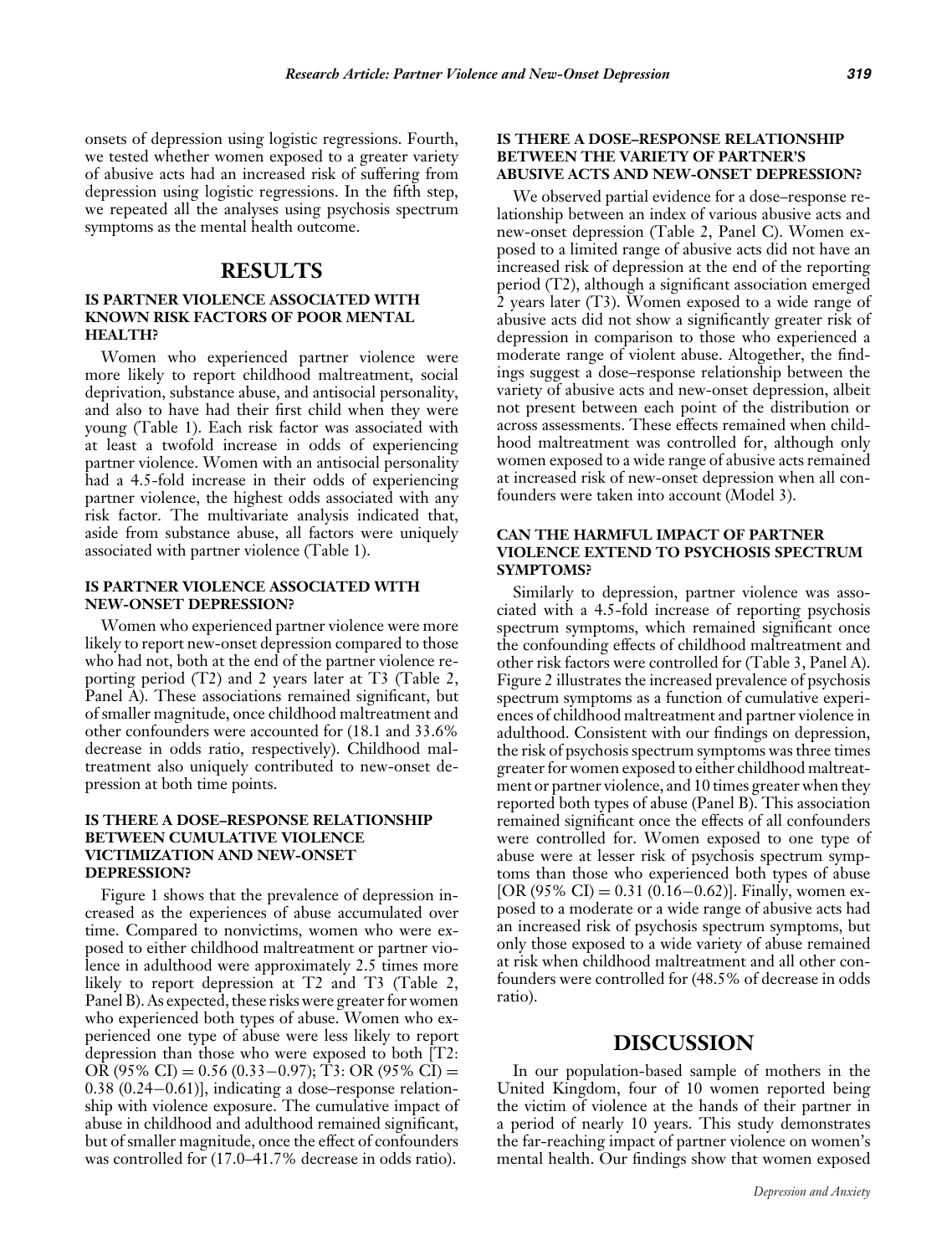|                           |                                      | Partner violence      |                          |
|---------------------------|--------------------------------------|-----------------------|--------------------------|
|                           | Women who                            |                       | Models                   |
| Covariates                | experienced partner violence $N(\%)$ | Bivariate OR (95% CI) | Multivariate OR (95% CI) |
| Childhood maltreatment    |                                      |                       |                          |
| Yes                       | 132 (56.2)                           | $2.49(1.85-3.37)$     | $1.90(1.38 - 2.63)$      |
| $\rm No$                  | 241 (33.9)                           |                       |                          |
| Socioeconomic deprivation |                                      |                       |                          |
| Yes                       | 184(56.1)                            | $2.77(2.11-3.65)$     | $1.82(1.33 - 2.50)$      |
| $\rm No$                  | 205(31.5)                            |                       |                          |
| Substance abuse           |                                      |                       |                          |
| Yes                       | 45(60.8)                             | $2.53(1.56-4.12)$     | $1.06(0.59-1.89)$        |
| $\rm No$                  | 343 (38.0)                           |                       |                          |
| Antisocial personality    |                                      |                       |                          |
| Yes                       | 71 (71.7)                            | $4.47(2.83 - 7.08)$   | $2.41(1.43 - 4.07)$      |
| $\rm No$                  | 318 (36.2)                           |                       |                          |
| Young motherhood          |                                      |                       |                          |
| Yes                       | 252 (51.7)                           | $2.77(2.13-3.61)$     | $1.80(1.32 - 2.45)$      |
| $\rm No$                  | 137 (27.9)                           |                       |                          |

**TABLE 1. Prevalence of partner violence according to risk factors for poor mental health among 978 British women**

*Note*: OR, odds ratio; CI, confidence intervals. The multivariate model included all covariates in a single regression model to document their unique association with partner violence.

to partner violence carry a two- to threefold increased risk of developing new-onset depression and psychosis spectrum symptoms. These increased risks are net of the effect of the experience of childhood maltreatment and several other known factors associated with poor mental health. Women who engage in intimate relationships with violent partners are at risk not only of physical injuries but also of later psychological problems.

Four findings from this longitudinal study stand out. First, the observed associations between partner violence and women's depression survived the test of confounding. It is crucial to take into consideration a number of risk factors shown to have a higher prevalence in women victims of partner violence to avoid reporting erroneously inflated associations. For example, women may try to alleviate the stress and emotional burden of partner

| TABLE 2. Associations between partner violence and women's new onset of depression |  |  |
|------------------------------------------------------------------------------------|--|--|
|------------------------------------------------------------------------------------|--|--|

|                | Risk factors                                         |           | Model 1<br>unadjusted |           | Model 2 adjusted<br>for child maltreatment |      | Model 3 adjusted<br>for all confounders |  |
|----------------|------------------------------------------------------|-----------|-----------------------|-----------|--------------------------------------------|------|-----------------------------------------|--|
| Time           |                                                      | <b>OR</b> | 95% CI                | <b>OR</b> | 95% CI                                     | OR.  | 95% CI                                  |  |
| Panel A        | Risk associated with exposure to violence            |           |                       |           |                                            |      |                                         |  |
| T <sub>2</sub> | Partner violence                                     | 2.59      | $1.67 - 4.00$         | 2.12      | $1.35 - 3.33$                              | 1.72 | $1.07 - 2.77$                           |  |
|                | Childhood maltreatment                               |           |                       | 2.28      | $1.45 - 3.60$                              | 2.01 | $1.25 - 3.22$                           |  |
| T <sub>3</sub> | Partner violence                                     | 2.66      | $1.81 - 3.91$         | 2.25      | $1.51 - 3.37$                              | 1.61 | $1.05 - 2.48$                           |  |
|                | Childhood maltreatment                               |           |                       | 3.27      | 2.19 - 4.89                                | 2.64 | 1.74-4.01                               |  |
| Panel B        | Cumulative risk associated with exposure to violence |           |                       |           |                                            |      |                                         |  |
| T <sub>2</sub> | Either                                               | 2.71      | 1.59-4.59             |           |                                            | 2.25 | $1.31 - 3.89$                           |  |
|                | Both                                                 | 4.80      | $2.63 - 8.75$         |           |                                            | 3.43 | $1.79 - 6.57$                           |  |
| T <sub>3</sub> | Either                                               | 2.78      | $1.73 - 4.49$         |           |                                            | 2.09 | $1.27 - 3.44$                           |  |
|                | Both                                                 | 7.38      | $4.35 - 12.51$        |           |                                            | 4.30 | $2.43 - 7.60$                           |  |
| Panel C        | Risk associated with a variety index of abusive acts |           |                       |           |                                            |      |                                         |  |
|                | Limited $(1 \text{ or } 2)$                          | 0.31      | $0.67 - 2.55$         | 1.16      | $0.59 - 2.29$                              | 1.06 | $0.53 - 2.10$                           |  |
| T <sub>2</sub> | Moderate range $(3 \text{ to } 6)$                   | 2.25      | $1.25 - 4.07$         | 1.99      | $1.09 - 3.63$                              | 1.65 | $0.88 - 3.09$                           |  |
|                | Wide range ( $\geq$ 7)                               | 4.71      | $2.70 - 8.24$         | 3.44      | $1.91 - 6.18$                              | 2.53 | $1.33 - 4.82$                           |  |
| T <sup>3</sup> | Limited $(1 \text{ or } 2)$                          | 2.20      | $1.28 - 3.79$         | 1.96      | $1.12 - 3.42$                              | 1.70 | $0.96 - 3.02$                           |  |
|                | Moderate range $(3 \text{ to } 6)$                   | 2.75      | $1.62 - 4.65$         | 2.41      | $1.40 - 4.14$                              | 1.69 | $0.95 - 3.00$                           |  |
|                | Wide range ( $\geq$ 7)                               | 4.33      | $2.56 - 7.34$         | 3.48      | $2.01 - 6.04$                              | 1.88 | $1.02 - 3.47$                           |  |

*Note*: Model 3; Panel A controlled for childhood maltreatment, socioeconomic deprivation, antisocial personality, and young motherhood. Model 3; Panel B controlled for socioeconomic deprivation, antisocial personality, and young motherhood. Comparison groups are the absence of both childhood maltreatment and partner violence for Panel B and the absence of partner violence for Panel C. OR, odds ratio; CI, confidence intervals.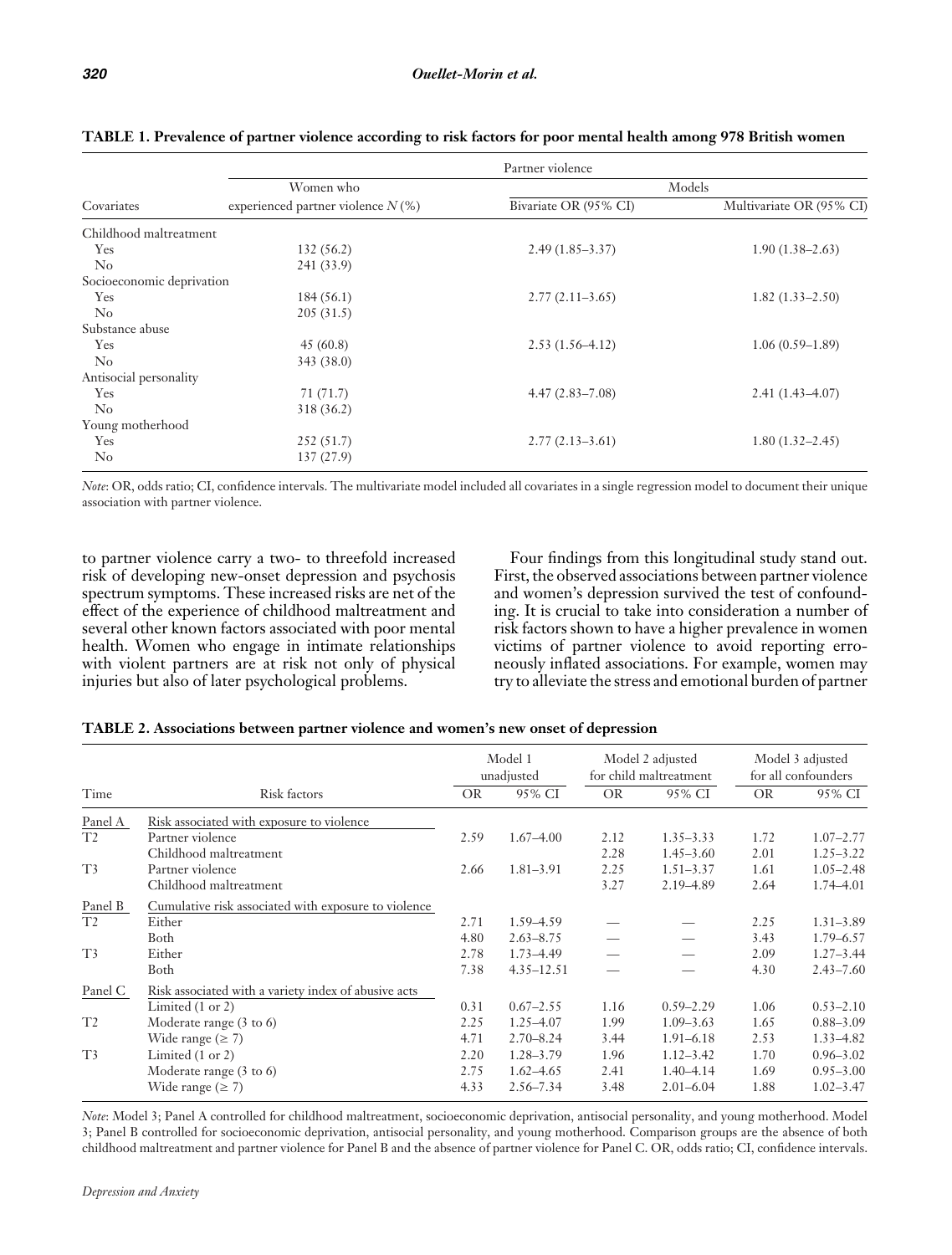

**Figure 1. Proportion of women with new-onset depression as a function of cumulative experiences of childhood maltreatment and partner violence in adulthood. Note: ∗***P <* **.05; ∗∗***P <* **.01; ∗∗∗***P <* **.001.**

violence through the use of alcohol or drugs,  $[15]$  which may contribute to their fragile mental health. A similar argument can be put forward for antisocial personality, which was shown to be the strongest risk factor for partner abuse in this study and others.[39] Partner violence takes place between two persons who may alternate between the roles of victim and perpetrator.[40, 41] Women's perpetration of abuse could represent a manifestation of prior antisocial lifestyle.[41] Assortative partnering, whereby women with depressive and antisocial histories tend to couple with antisocial men, also requires rigorous methodological control. Past studies could not rule

out the possibility that substance abuse, assortative mating, and previous history of depression were the driving force behind the association between partner violence and women's mental health problems because the majority controlled for socioeconomic factors only, <a>[15]</a> while a few also considered child maltreatment<sup>[8-10]</sup> and/or substance abuse.<sup>[42]</sup> Rarely have antisocial personality and young motherhood been included as additional confounders, thus limiting the ascertainment of these complex associations.[5]

Second, the exclusion of participants with a history of depression further strengthened the directionality of

|  |  | TABLE 3. Associations between partner violence and psychosis spectrum symptom |  |  |
|--|--|-------------------------------------------------------------------------------|--|--|
|  |  |                                                                               |  |  |

|         |                                                                                                                                                     |                      | Model 1<br>unadjusted                                  |                      | Model 2 adjusted for<br>child maltreatment             |                      | Model 3 adjusted<br>for all confounders                |  |
|---------|-----------------------------------------------------------------------------------------------------------------------------------------------------|----------------------|--------------------------------------------------------|----------------------|--------------------------------------------------------|----------------------|--------------------------------------------------------|--|
| Time    | Risk factors                                                                                                                                        | <b>OR</b>            | $(95\% \text{ CI})$                                    | <b>OR</b>            | $(95\% \text{ CI})$                                    | <b>OR</b>            | $(95\% \text{ CI})$                                    |  |
| Panel A | Risk associated with exposure to violence<br>Partner violence<br>Childhood maltreatment                                                             | 4.47                 | $(2.28 - 8.77)$                                        | 3.61<br>2.76         | $(1.81 - 7.21)$<br>$(1.48 - 5.17)$                     | 2.75<br>2.25         | $(1.33 - 5.65)$<br>$(1.18 - 4.31)$                     |  |
| Panel B | Cumulative risk associated with childhood maltreatment<br>and partner violence<br>Either<br>Both                                                    | 2.99<br>9.67         | $(1.28 - 7.01)$<br>$(4.13 - 22.65)$                    |                      |                                                        | 2.34<br>5.99         | $(0.98 - 5.62)$<br>$(2.39 - 15.00)$                    |  |
| Panel C | Risk associated with a variety index of abusive acts<br>Limited $(1 \text{ or } 2)$<br>Moderate range $(3 \text{ to } 6)$<br>Wide range ( $\geq$ 7) | 1.39<br>2.66<br>9.34 | $(0.46 - 4.20)$<br>$(1.04 - 6.82)$<br>$(4.19 - 20.82)$ | 1.20<br>2.28<br>6.99 | $(0.39 - 3.67)$<br>$(0.88 - 5.90)$<br>$(3.05 - 16.02)$ | 1.09<br>1.82<br>4.81 | $(0.36 - 3.37)$<br>$(0.68 - 4.89)$<br>$(1.94 - 11.95)$ |  |

*Note*: Model 3 controlled for childhood maltreatment, socioeconomic deprivation, antisocial personality, and young motherhood. Comparison groups are the absence of both childhood maltreatment and partner violence for Panel B and the absence of partner violence for Panel C. OR, odds ratio; CI, confidence intervals.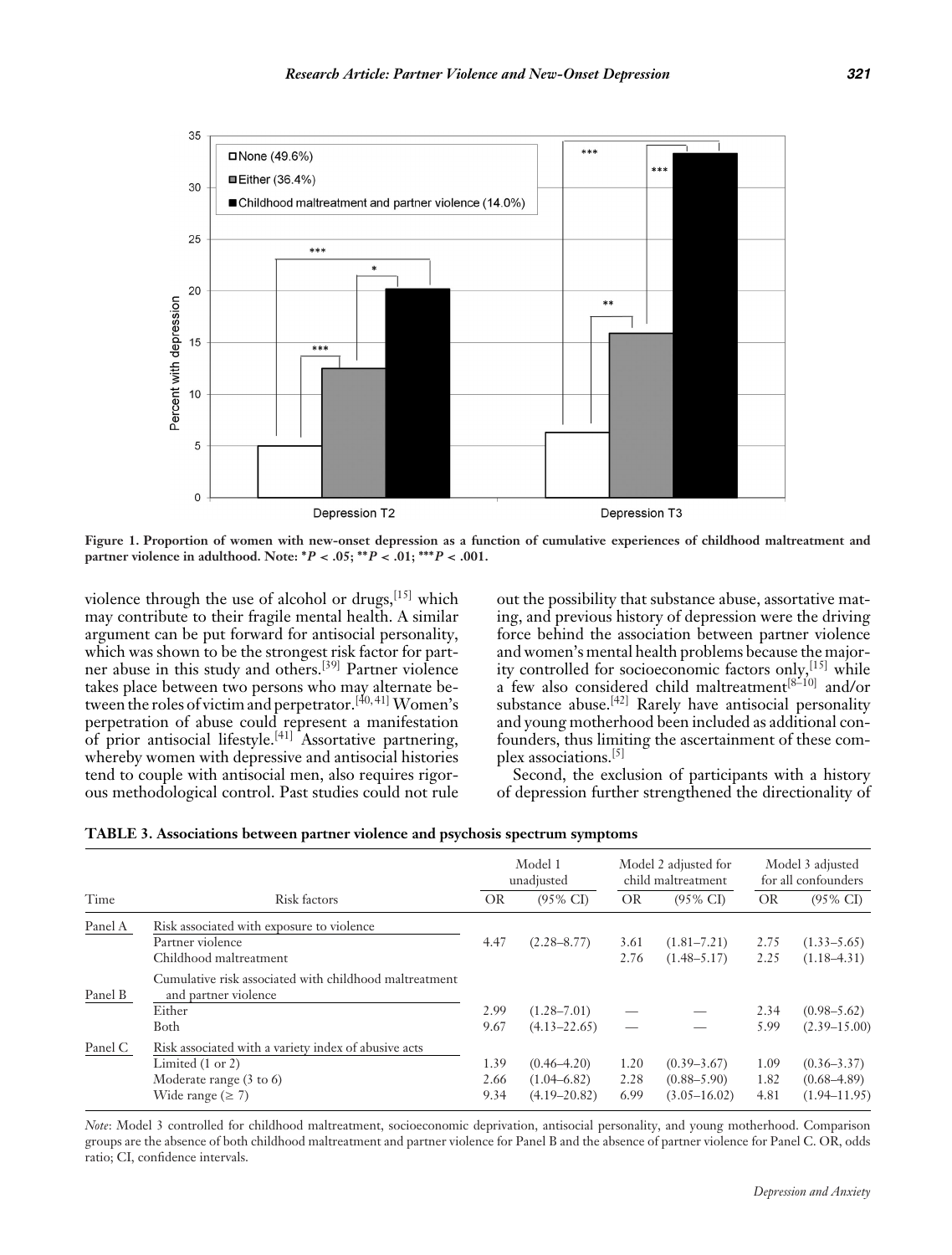

Psychosis spectrum symptoms (T3)

**Figure 2. Proportion of women with psychosis spectrum symptoms as a function of cumulative experiences of childhood maltreatment and partner violence in adulthood. Note: ∗***P <* **.05; ∗∗∗***P <* **.001.**

the association between partner violence and women's poor mental health. The fact that small decreases in the estimated risks were noted once stringent control for directionality and confounders was exerted underlines the robustness of this association.[3, 16] Stress-related mechanisms could be a common denominator involved in this association; ruminating about the abuse, using poor coping strategies (e.g., social withdrawal), and manifesting a distorted sense of self-value, could increase later risks of victimization and disrupt neuroendocrine activity relevant to depression.<sup>[23, 43, 44]</sup>

Third, the risk of new-onset depression in victims of partner violence remained of similar magnitude over a 2-year period. This finding may be interpreted in two different ways. One possibility is that the impact of partner violence on women's mental health is indeed long lasting. Previous investigations have shown that victims of partner violence had persisting mental health difficulties irrespective of whether they left or stayed in the abusive relationship.[45] Another possibility is that what may look like a persisting impact of partner violence may arise because some women had experienced recurrent violence over the course of 2 years. In our sample, half of the women who reported partner violence during the first interview were also in an abusive relationship 5 years later. The increased risk of poor mental health in women exposed to severe abuse may also be maintained by their tendency to engage in new abusive relationships.<sup>[46]</sup>

Fourth, our findings are consistent with a dose– response relationship between partner violence and women's poor mental health, as shown by the cumulative effect of childhood maltreatment and partner violence, and also by the increasing prevalence of depression and psychosis spectrum symptoms in women exposed to a wider variety of abusive acts.<sup>[9,24,42]</sup> Controlling for the confounders was imperative in this endeavor as women who experienced distinct types of abuse (childhood maltreatment, partner violence) or more severe forms of exposure (variety index) showed an increased number of risk factors.[16, 17] It is noteworthy that childhood maltreatment increased the risk of women's poor mental health over and above other risk factors, including partner violence. This finding is consistent with current conceptualizations of the early roots of physical and mental health inequalities.[47]

The present findings should be considered in light of some limitations. First, we relied on retrospective self-reports of childhood maltreatment and partner violence, which are vulnerable to recall bias. However, the long-term relationship developed with the participants of this longitudinal study supports disclosure. The use of life event calendars as reference points to report partner abuse also likely minimized memory-related errors. High test–retest and interpartner agreement obtained with a similar method supports this idea, $[48]$  and minimizes the possibility that our measure is limited by its gender neutrality, as discussed elsewhere.[25]

Second, we did not assess the duration of the abuse, but we examined the number of different violent acts women were victims of. Future studies exploring the enduring patterns of abuse are needed to examine whether similar effects are present in different contexts. Third, our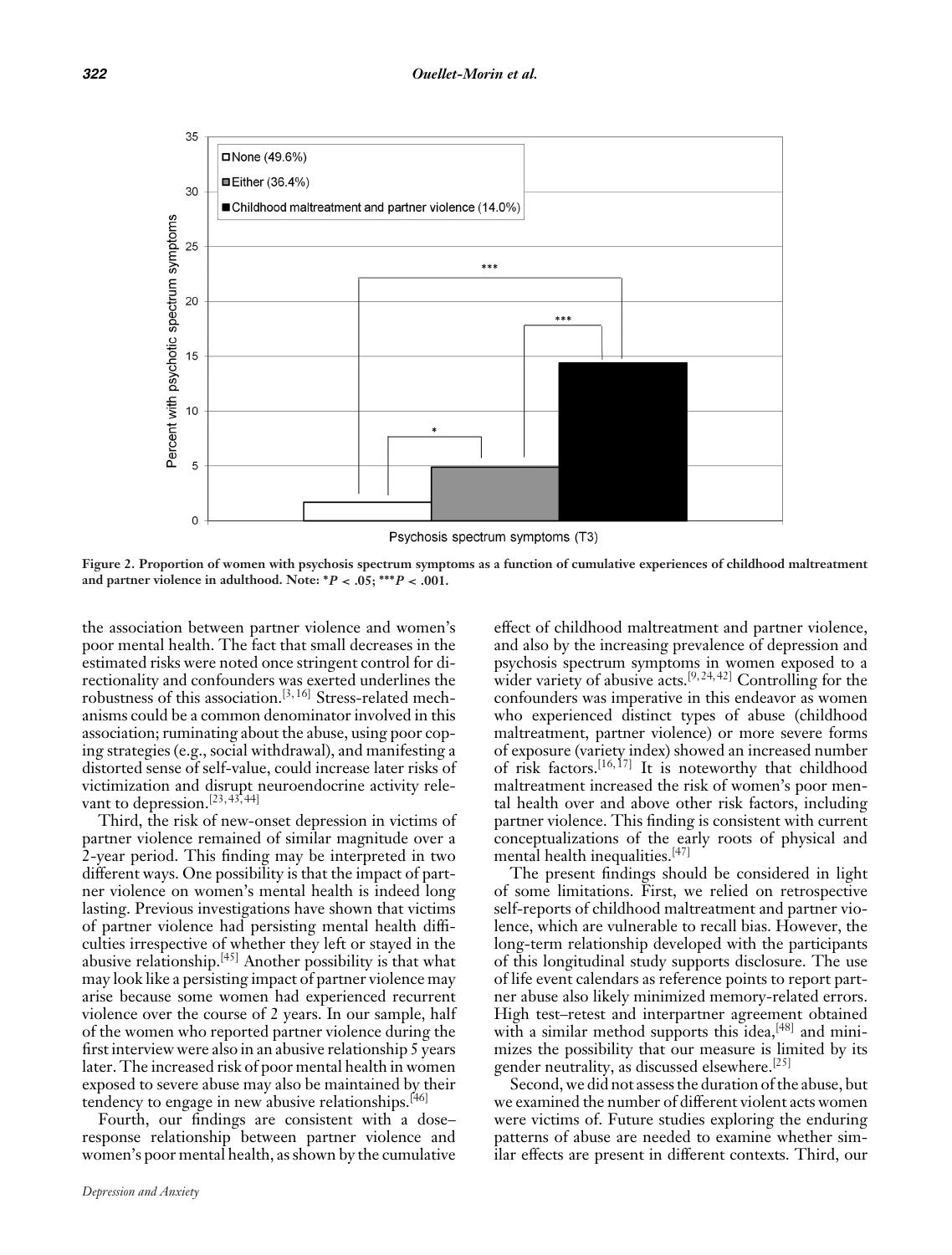measure of partner violence mainly referred to physical abuse (e.g., slapping, kicking, choking). The inclusion of other types of abuse (e.g., sexual, emotional) would have helped to capture all instances of partner violence.

Fourth, we cannot be certain that our findings, based on a sample of twins' mothers in England and Wales, generalize to mothers of singletons or women living elsewhere. However, our prevalence estimates of depression and the magnitude of the associations between partner violence and depression are comparable to epidemiological studies in other countries.<sup>[15,49]</sup> Fifth, we did not ask participants about their history of psychosis spectrum symptoms before the study began, which precluded a level of control for directionality as strict as that exerted for new-onset depression.

# **CONCLUSIONS AND IMPLICATIONS**

Our study provides strong empirical evidence supporting the directionality and magnitude of the association between partner violence and women's new-onset depression and psychosis spectrum symptoms. These robust and long-lasting effects emphasize that it is important for mental health professionals to investigate past and current experiences of abuse in women reporting poor mental health, ideally using self-reported measures.<sup>[50]</sup> Diagnostic and subsequent care may be improved as a result of this.<sup>[51]</sup> Immediate support taking the forms of advocacy and psychological interventions would be beneficial to women who disclose violence.[24, 52, 53] Taking a history of violence and providing advice about mobilizing social support to activate their resources in dealing with severe stress should also be prioritized.<sup>[51]</sup> To do so, frontline staff should be trained to recognize the indicators of partner violence, to ask relevant questions for easier disclosure, and to create a comfortable environment where women feel safe and treated in a kind, sensitive manner.<sup>[54]</sup> More generally, considering that more than half of victims of partner violence reported new-onset depression, reducing this form of abuse in our society may be a valuable strategy to prevent the onset of mental health problems in women.

**Acknowledgments.** We are grateful to the Study families and teachers for their participation. We thank Michael Rutter, Robert Plomin, and members of the E-Risk team for their dedication, hard work, and insights. The E-Risk Study is funded by the Medical Research Council (grant G9806489 and 61002190). Additional support was provided by funds from the Economic and Social Research Council (RES-177-25-0013) and NICHD (HD061298). Isabelle Ouellet-Morin is a Canadian Institute of Health Research New Investigator.

**Conflict of interest.** The authors report no conflict of interest.

# **REFERENCES**

- 1. Black MC, Basile KC, Breiding MJ, et al. The National Intimate Partner and Sexual Violence Survey (NISVS): 2010 Summary Report. Atlanta: National Center for Injury Prevention and Control, Centers for Disease Control and Prevention; 2011.
- 2. Centers for Disease Control and Prevention. Costs of Intimate Partner Violence Against Women in the United States. Altlanta: Centers for Disease Control and Prevention; 2003.
- 3. Golding JM. Intimate partner violence as a risk factor for mental disorders: a meta-analysis. J Fam Violence 1999;14:99–132.
- 4. Campbell JC. Health consequences of intimate partner violence. Lancet 2002;359:1331–1336.
- 5. Devries KM, Mak JY, Bacchus LJ, et al. Intimate partner violence and incident depressive symptoms and suicide attempts: a systematic review of longitudinal studies. PLoS Med 2013;10:e1001439.
- 6. Jordan CE, Campbell R, Follingstad D. Violence and women's mental health: the impact of physical, sexual, and psychological aggression. Ann Rev Clin Psychol 2010;6:607–628.
- 7. Briere J, Jordan CE. Violence against women: outcome complexity and implications for assessment and treatment. J Interpers Violence 2004;19:1252–1276.
- 8. Coker AL, Smith PH, Bethea L, et al. Physical health consequences of physical and psychological intimate partner violence. Arch Fam Med 2000;9:451–457.
- 9. Carlson BE, McNutt LA, Choi DY. Childhood and adult abuse among women in primary health care: effects on mental health. J Interpers Violence 2003;18:924–941.
- 10. Hegarty K, Gunn J, Chondros P, et al. Association between depression and abuse by partners of women attending general practice: descriptive, cross sectional survey. BMJ 2004;328:621– 624.
- 11. Moffitt TE, Caspi A. Annotation: implications of violence between intimate partners for child psychologists and psychiatrists. J Child Psychol Psychiatry 1998;39:137–144.
- 12. Widom CS, Czaja SJ, Dutton MA. Childhood victimization and lifetime revictimization. Child Abuse Negl 2008;32:785–796.
- 13. Whitfield CL, Anda RF, Dube SR, et al. Violent childhood experiences and the risk of intimate partner violence in adults. J Interpers Violence 2003;18:166–185.
- 14. Widom CS, DuMont K, Czaja SJ. A prospective investigation of major depressive disorder and comorbidity in abused and neglected children grown up. Arch Gen Psychiatry 2007;64:49– 56.
- 15. Coker AL, Davis KE, Arias I, et al. Physical and mental health effects of intimate partner violence for men and women. Am J Prev Med 2002;23:260–268.
- 16. Dillon G, Hussain R, Loxton D, et al. Mental and physical health and intimate partner violence against women: a review of the literature. Int J Family Med 2013;2013:313909–313914.
- 17. Ludermir AB, Schraiber LB, D'Oliveira AF, et al. Violence against women by their intimate partner and common mental disorders. Soc Sci Med 2008;66:1008–1018.
- 18. Dutton MA, Green BL, Kaltman SI, et al. Intimate partner violence, PTSD, and adverse health outcomes. J Interpers Violence 2006;21:955–968.
- 19. Meekers D, Pallin SC, Hutchinson P. Intimate partner violence and mental health in Bolivia. BMC Womens Health 2013;13:28.
- 20. Danielson KK, Moffitt TE, Caspi A, et al. Comorbidity between abuse of an adult and DSM-III-R mental disorders: evidence from an epidemiological study. Am J Psychiatry 1998;155:131–133.
- 21. Neria Y, Bromet EJ, Carlson GA, et al. Assaultive trauma and illness course in psychotic bipolar disorder: findings from the Suffolk county mental health project. Acta Psychiatr Scand 2005;111:380– 383.